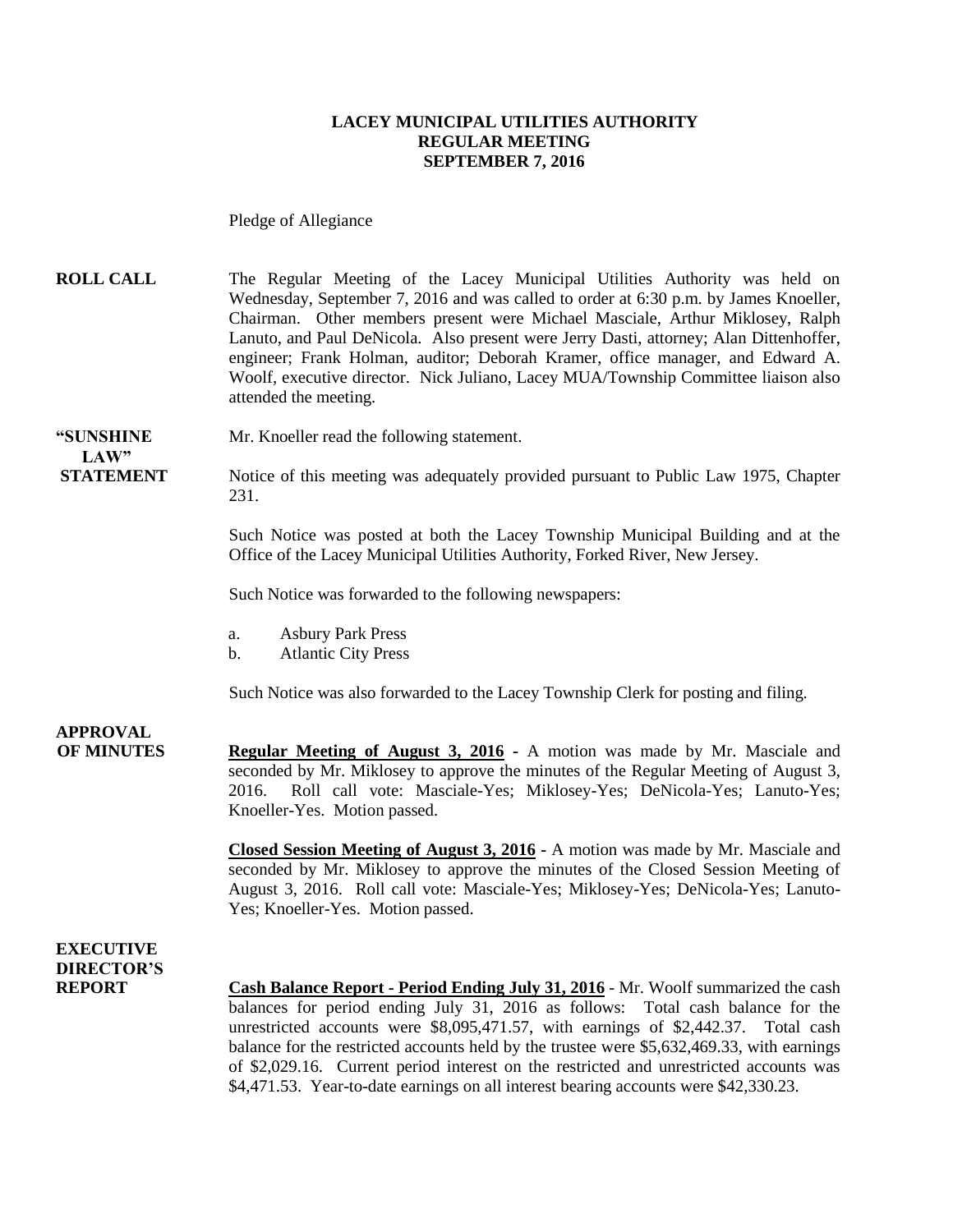**Resolution 2016-47 – Rejecting Bids – Bee Way Water and Sewer Main Extension** – On recommendation by the executive director, a motion was made by Mr. Masciale and seconded by Mr. Miklosey to adopt *Resolution No. 2016-47, Resolution of the Lacey Municipal Utilities Authority, County of Ocean, State of New Jersey, Rejecting all bids for the Bee Way Water and Sewer Main Extension.* Roll call vote: Masciale-Yes; Miklosey-Yes; DeNicola-Yes; Lanuto-Yes; Knoeller-Yes. Motion passed.

**Resolution 2016-46 – Removal of Qualified Purchasing Agent** – On recommendation by the executive director, a motion was made by Mr. Miklosey and seconded by Mr. Lanuto to adopt *Resolution No. 2016-46, Resolution of the Lacey Municipal Utilities Authority, County of Ocean, State of New Jersey, Removing Tammy Bacon as Qualified Purchasing Agent.* Roll call vote: Miklosey-Yes; Lanuto-Yes; DeNicola-Yes; Masciale-Yes; Knoeller-Yes. Motion passed.

**Resolution 2016-45 – Appointing Qualified Purchasing Agent** – On recommendation by the executive director, a motion was made by Mr. Miklosey and seconded by Mr. Masciale to adopt *Resolution No. 2016-45, Resolution of the Lacey Municipal Utilities Authority, County of Ocean, State of New Jersey, Appointing Nicole Kelley as Qualified Purchasing Agent.* Roll call vote: Miklosey-Yes; Masciale-Yes; DeNicola-Yes; Lanuto-Yes; Knoeller-Yes. Motion passed.

**Resolution 2016-48 – Removing Fund Commissioner for New Jersey Utilities Authorities Joint Insurance Fund** – On recommendation by the executive director, a motion was made by Mr. Miklosey and seconded by Mr. DeNicola to adopt *Resolution No. 2016-48, Resolution of the Lacey Municipal Utilities Authority, County of Ocean, State of New Jersey, Removing Tammy Bacon as Fund Commissioner for the New Jersey Utilities Authorities Joint Insurance Fund.* Roll call vote: Miklosey-Yes; DeNicola-Yes; Lanuto-Yes; Masciale-Yes; Knoeller-Yes. Motion passed.

**Resolution 2016-49 – Appointing Fund Commissioner for New Jersey Utilities Authorities Joint Insurance Fund** – On recommendation by the executive director, a motion was made by Mr. Masciale and seconded by Mr. Miklosey to adopt *Resolution No. 2016-49, Resolution of the Lacey Municipal Utilities Authority, County of Ocean, State of New Jersey, Appointing Deborah Kramer as Fund Commissioner for the New Jersey Utilities Authorities Joint Insurance Fund.* Roll call vote: Masciale-Yes; Miklosey-Yes; DeNicola-Yes; Lanuto-Yes; Knoeller-Yes. Motion passed.

**BUSINESS**

**REPORT** The business report was submitted for review.

# **ENGINEER'S**

**REPORT Resolution 2016-51 – Final Sewer and Water Approval – Lacey Family Apartments Phase II** – Mr. Dittenhofer reported his office received the application and plans for final sewer and water approval for Lacey Family Apartments Phase II, Block 1837.01, Lots 3.01, 4.02, 8.03  $\&$  8.04. The applicant is proposing to construct Phase II of the Lacey Family Apartments consisting of six (6) buildings containing a total of eight (8) one bedroom apartments, twenty-eight (28) two bedroom apartments and twelve (12) three bedroom apartments on the south side of Calvin Street. The applicant proposes to construct a water main loop through the property between Municipal Lane and Calvin Street to service the buildings. The applicant also proposes to reconstruct the existing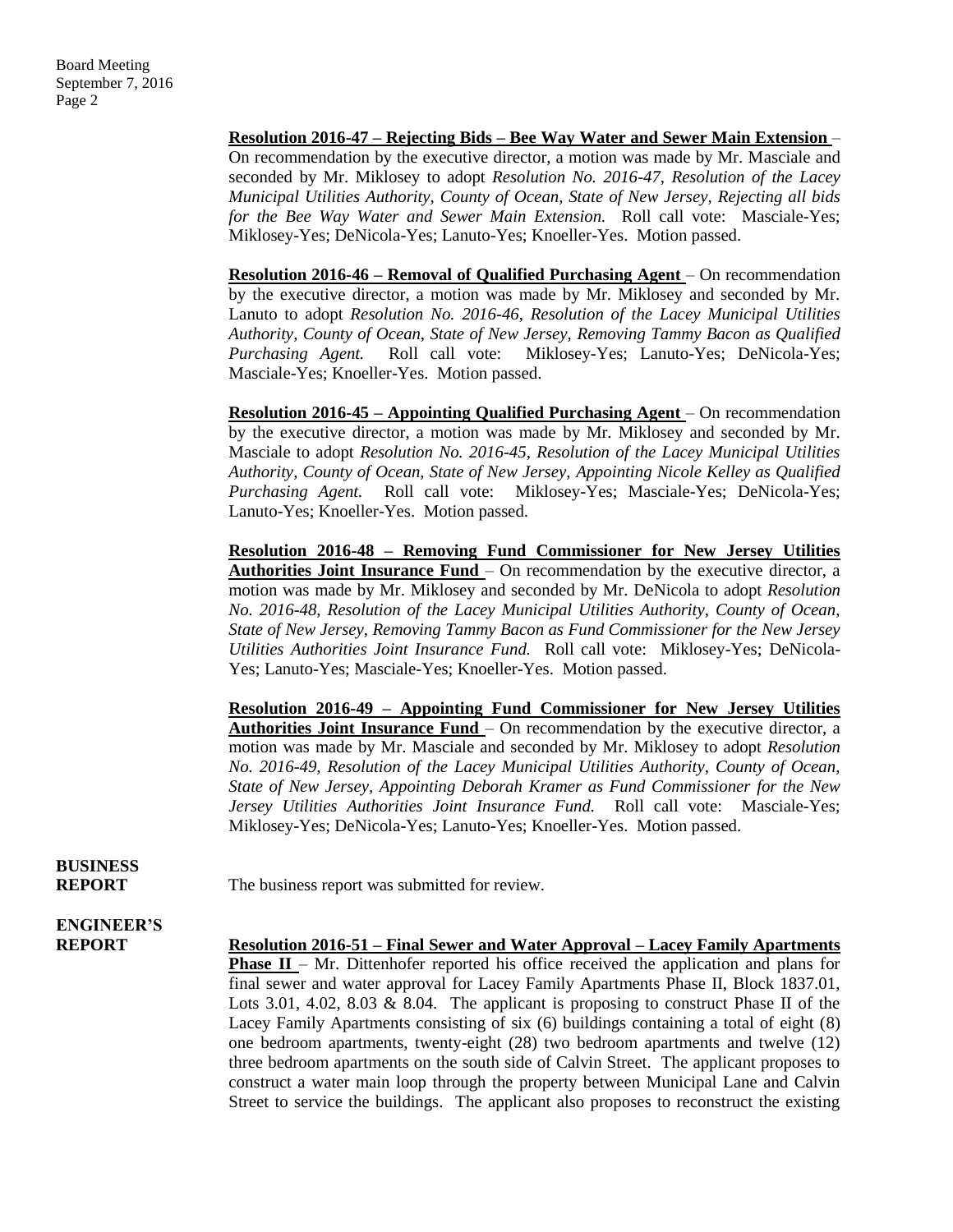sanitary sewer main located in an easement on the property and install additional on-site main to service the buildings. On recommendation by the Authority's engineer, a motion was made by Mr. Miklosey and seconded by Mr. Lanuto to adopt *Resolution 2016-51, Resolution of the Lacey Municipal Utilities Authority, County of Ocean, State of New Jersey, Final Sewer and Water Approval, Lacey Family Apartments Phase II, Block 1837.01, Lots 3.01, 4.02, 8.03 & 8.04.* Roll call vote: Miklosey-Yes; Lanuto-Yes; DeNicola-Yes; Masciale-Yes; Knoeller-Yes. Motion passed. Motion passed.

**Center Street Water and Sewer Extension** – Mr. Dittenhofer stated the permit application has been approved by NJDEP.

**Bayonne Avenue Paving** – Mr. Dittenhofer stated contracts have been prepared. A Preconstruction meeting has been scheduled.

**FEMA** – Mr. Miklosey referenced RV&V letter regarding the FEMA Public Assistance Match Program where the State will fully fund the Authority 10-percent portion of all projects deemed eligible through the Non-Federal Cost Share Match Program. Mr. Dittenhofer explained the Authority was originally reimbursed 90%. The State is now allowing the remaining percentage of funds for municipalities impacted by Superstorm Sandy to apply for reimbursement of all local funds. He stated his office will be assisting the LMUA in the preparation of the application.

### **ATTORNEY'S**

**REPORT Bob's Square Deal Hardware -** Mr. Dasti stated the closing documents have been reviewed and deemed acceptable.

> **Bayonne Avenue Drainage** – Mr. Dasti stated he reviewed the correspondence from RV&V regarding the recommendation of award.

> **Contract Negotiations** – Mr. Dasti stated he has reviewed and finalized the Contract with the Union.

## **AUDITOR'S**

**REPORT Accountant's Status Report – Month Ended July 31, 2016** – Mr. Holman reported both water and sewer revenues had an unfavorable variance for the month, but a favorable variance year-to-date. Both sewer and water expenses had a favorable variance for the month and year to date. Sewer and water user charges resulted in an unfavorable variance for the month and year to date. Mr. Miklosey stated he is concerned about July user charges being unfavorable. Mr. Holman stated he would take another look at the report.

> Mr. Holman stated the Authority should revisit combining the sewer and water departments. Mr. Woolf stated a finance committee meeting will be scheduled to discuss this issue.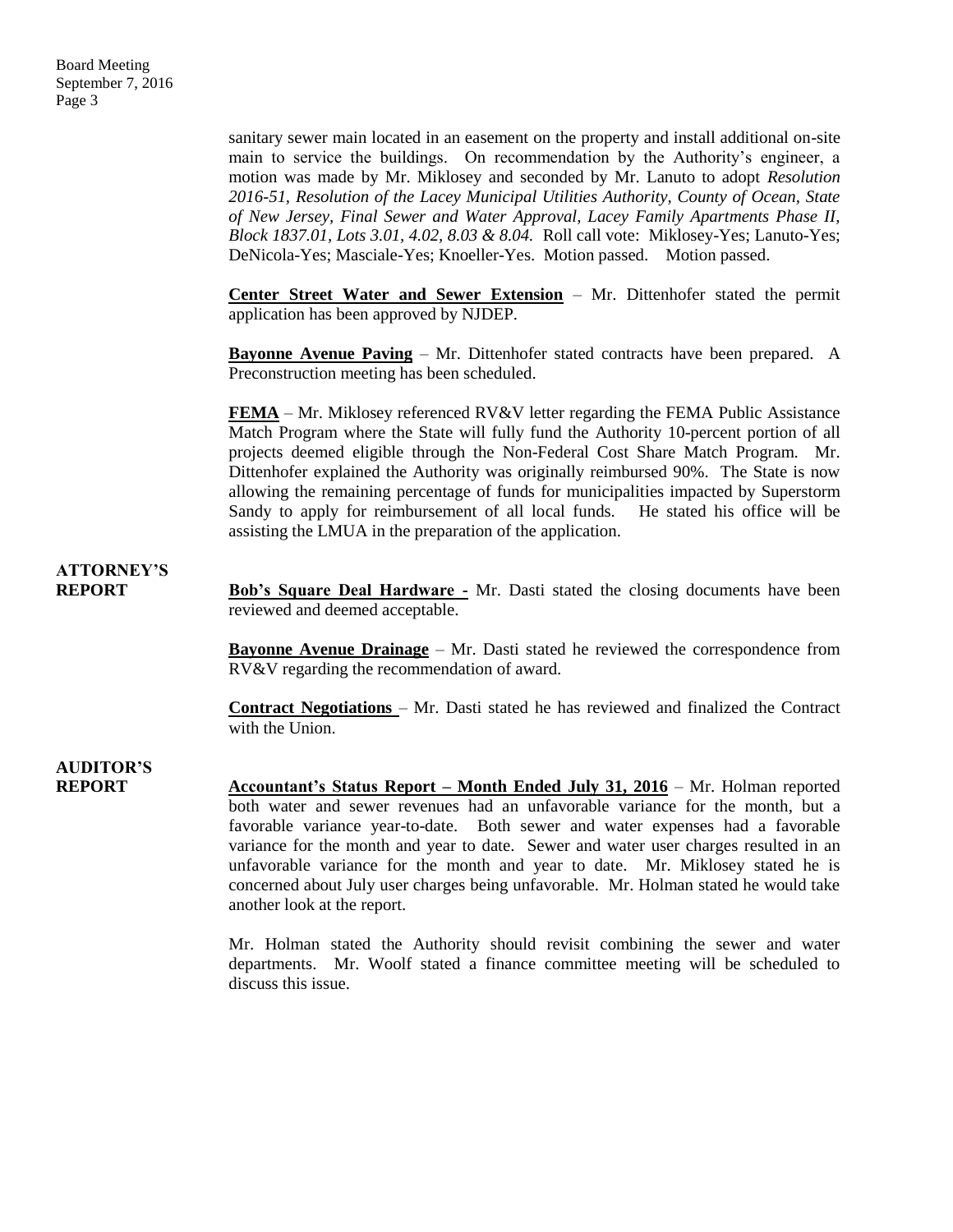Board Meeting September 7, 2016 Page 4

#### **CORRESPONDENCE**

**Jane Luciano & Joseph Barker, Niihau Dr.** – Requesting relief of utility bill, due to pipe leak. Since the water from the leak did not go into the sewer system, a motion was made by Mr. Miklosey and seconded by Mr. Masciale to grant a credit adjustment on the sewer charges in the amount of \$1,111.63 (165,000 gallons). Roll call vote: Miklosey-Yes; Masciale-Yes; DeNicola-Yes; Lanuto-Yes; Knoeller-Yes. Motion passed.

**Anne Ryan, Pensacola Rd.** – Requesting relief of utility bill, due to leaky sprinkler valve. Based on the information provided, a waiver of the service charges could not be supported.

**Richard Budnicki, Pensacola Rd.** – Requesting relief of utility bill, due to broken pipe. Since the water from the leak did not go into the sewer system, a motion was made by Mr. Miklosey and seconded by Mr. Masciale to grant a credit adjustment on the sewer charges in the amount of \$111.28 (35,000 gallons). Roll call vote: Miklosey-Yes; Masciale-Yes; DeNicola-Yes; Lanuto-Yes; Knoeller-Yes. Motion passed.

**Gordon Hulme, Palm Beach Dr.** – Requesting relief of utility bill, due to broken pipe. Since the water from the leak did not go into the sewer system, a motion was made by Mr. Miklosey and seconded by Mr. Masciale to grant a credit adjustment on the sewer charges in the amount of \$4.64 (4,000 gallons). Roll call vote: Miklosey-Yes; Masciale-Yes; DeNicola-Yes; Lanuto-Yes; Knoeller-Yes. Motion passed.

**Mr. & Mrs. Hollister, Tampa Rd.** – Requesting relief of utility bill, due to broken pipe. Since the water from the leak did not go into the sewer system, a motion was made by Mr. Miklosey and seconded by Mr. Masciale to grant a credit adjustment on the sewer charges in the amount of \$162.78 (41,000 gallons). Roll call vote: Miklosey-Yes; Masciale-Yes; DeNicola-Yes; Lanuto-Yes; Knoeller-Yes. Motion passed.

**Erin DeLucia, Lake Barnegat Dr. North** – Requesting relief of utility bill, due to high usage. Mr. Woolf explained the customer was watering new sod and was under the impression that the hose bibs were connected to a well. The customer learned they were not connected to a well and has since made application for an irrigation meter. On recommendation by the executive director, a motion was made by Mr. Miklosey and seconded by Mr. DeNicola to grant a credit adjustment on the sewer charges in the amount of \$428.84 (84,000 gallons). Roll call vote: Miklosey-Yes; DeNicola-Yes; Lanuto-Yes; Masciale-Yes; Knoeller-Yes. Motion passed.

**OLD**

**BUSINESS Bayonne Avenue Drainage** – Chairman Knoeller and Vice Chairman Masciale executed the contract between the Lacey Municipal Utilities Authority and Earle Asphalt Company.

> **International Brotherhood of Teamsters** – Chairman Knoeller and Vice Chairman Masciale executed the Agreement between the Lacey Municipal Utilities Authority and International Brotherhood of Teamsters.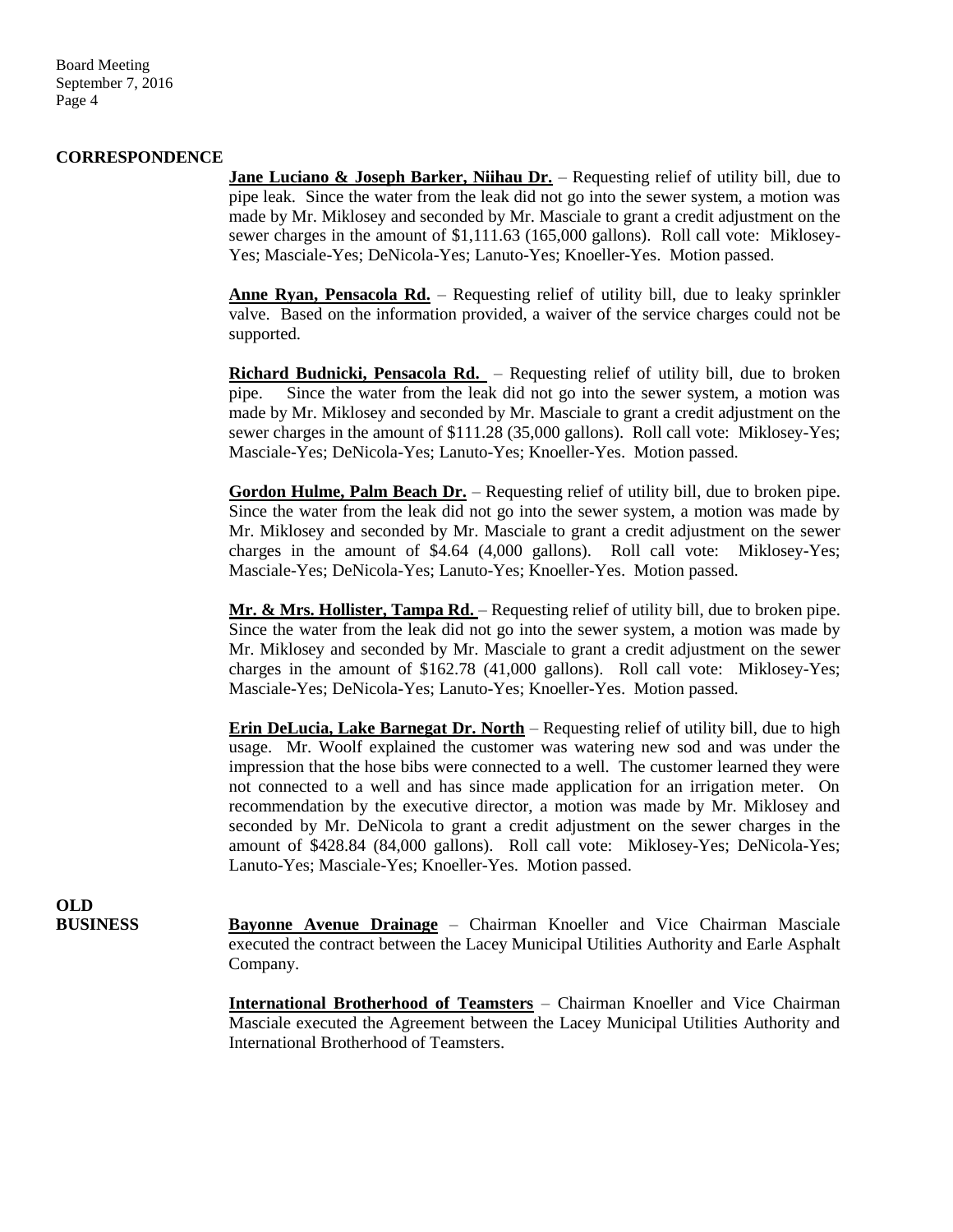Board Meeting September 7, 2016 Page 5

| <b>NEW</b><br><b>BUSINESS</b>             | <b>Non-union Employees</b> – Mr. Knoeller stated the personnel committee will discuss non-<br>union salary increases, and a recommendation will be made at next month's meeting. |
|-------------------------------------------|----------------------------------------------------------------------------------------------------------------------------------------------------------------------------------|
| <b>PUBLIC BUSINESS/</b><br><b>COMMENT</b> | There was no Public Business/Comment.                                                                                                                                            |
| <b>PAYMENT OF</b><br><b>VOUCHERS</b>      | <b>WHEREAS</b> , the members of the Lacey Municipal Utilities Authority carefully<br>examined all vouchers presented for payment of claims;                                      |
|                                           | NOW, THEREFORE, BE IT RESOLVED by the Lacey Municipal Utilities<br>Authority that:                                                                                               |
|                                           | Said vouchers in the sum of \$270,448.64 be and the same are hereby<br>approved to be paid.                                                                                      |

2. Said vouchers are listed on the attached computer check register.

A motion was made by Mr. Miklosey and seconded by Mr. Lanuto to adopt the above Resolution. Roll call vote: Miklosey-Yes; Lanuto-Yes; DeNicola-Yes; Masciale-Yes; Knoeller-Yes. Motion passed.

**Planning Board Application** – Mr. Knoeller stated it has come to his attention that an application will be coming forth that involves the building next door to the LMUA (barbershop, smoke shop, etc). The application will keep those businesses there, however, they plan to build four apartments on top of it. Mr. Knoeller asked that Mr. Dasti and Mr. Woolf attend the planning board meeting and object to this application due to the fact there is only 8 parking spots to accommodate the businesses and the four apartments. He is concerned about customers/tenants parking in the LMUA's parking vicinity. Mr. Knoeller asked Mr. Woolf to have parking signs set up to indicate parking is for LMUA employees and customers only and all others will be towed away.

Mr. Dasti asked who owns the LMUA building. Mr. Woolf stated the Township owns the building. Mr. Dasti stated the Township will get the notification of this application. Mr. Woolf stated he would contact Ms. Laureigh for information on this application.

**ADJOURNMENT** There being no further business to discuss, the meeting was adjourned at 6:45 p.m.

Respectfully submitted,

Michele Kennedy Executive Secretary